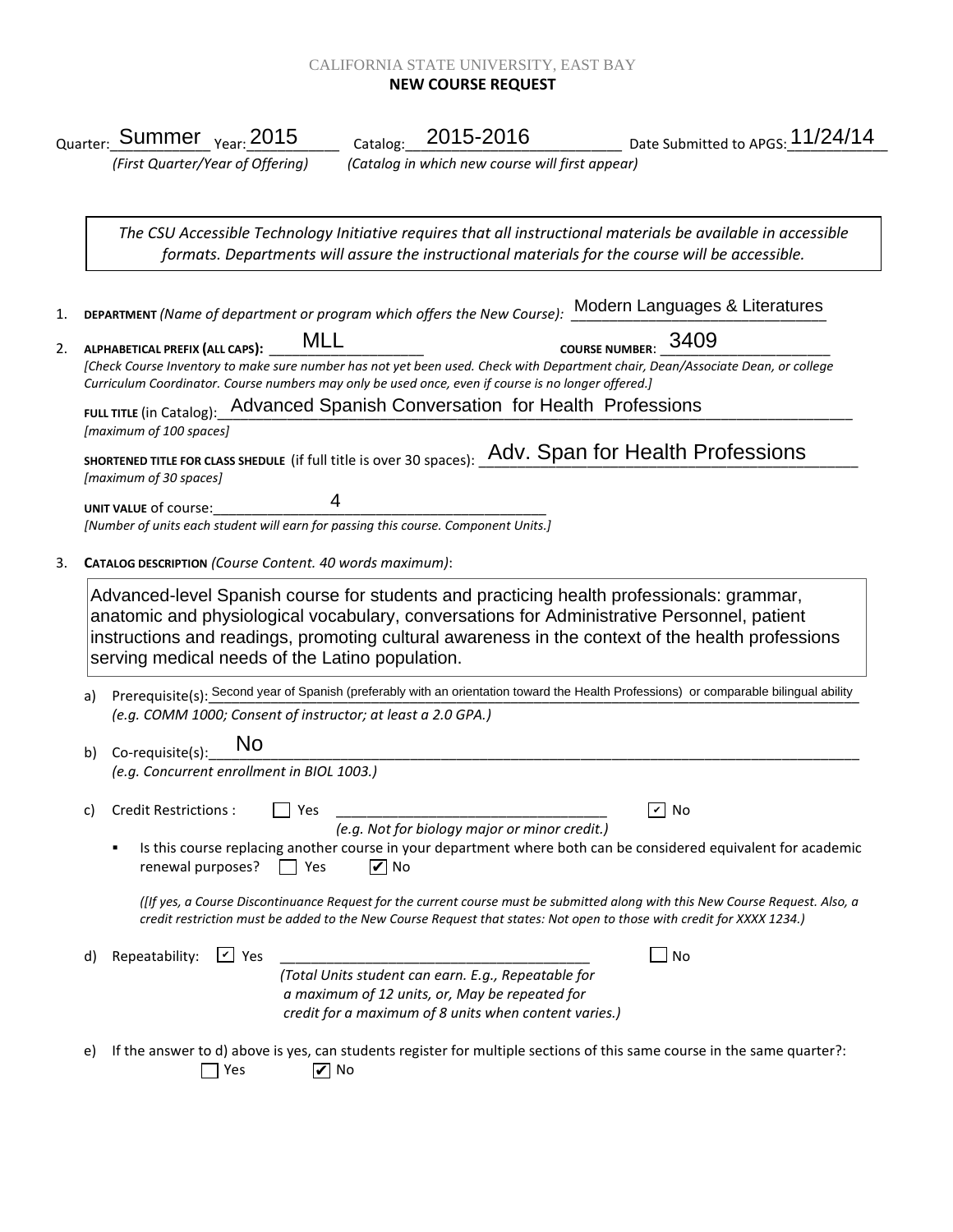- f) Cross-listing:  $\Box$  Yes **V** No
	- If yes, list primary and secondary departments. Primary: \_MLL *(A New Course Request must be submitted for each of the two departments. Cross-listed courses are those that are identical, except for the course prefix.)* Secondary:
- g) Dual-listing:  $\Box$  Yes **V** No
	- *(If yes, list the upper-division course number and title if this new course is at the graduate level or list the graduate course number and title if this new course is at the upper-division level. If both the upper-division and the graduate level courses are being proposed at the same time, a New Course Request form must be submitted for each of the two courses.)*

Upper-division or Graduate level: Course # and Title No

- h) Miscellaneous Course Fee: Yes. Fee amount: \$ (If Yes, approval must be obtained from the Campus Fee Advisory Committee, which is handled by the Office of the VP, Administration and Finance. Note: all miscellaneous course fees under \$50 are covered by the A2E2 fee paid by students.)  $\boxed{v}$  No
- i) Grading Pattern:  $\Box$  ABC/NC  $\Box$  CR/NC only  $\Box$  A-F or CR/NC (student choice)  $\Box$  A-F only
- j) Hours/Week of Lecture:  $\frac{4}{100}$  (If no activity or lab, entire unit value from #2 above is placed here.)
- Non-Activity/lab units: none \_\_\_\_\_\_\_ (If there is an activity or lab component, then list <u>only the non-activity/lab units here</u>.)<br>Hours/Week of Activity or Lab (if applicable): ………… k) Hours/Week of Activity or Lab (if applicable): --------- $\Box$  (If there is an activity or lab component, then list only the activity/lab units here). If no activity or lab, indicate "None": Activity/Lab units: none
- I) Taught entirely on-line, on-ground, or hybrid (both):  $\boxed{\check{\phantom{a}}}$  On-line  $\boxed{\check{\phantom{a}}}$  On-ground  $\boxed{\check{\phantom{a}}}$  Hybrid (both online and on-ground) If the answer is on-line or hybrid, also respond to the additional three questions below:
	- i. Describe the strategies for teaching this course either in an on-line or hybrid format. (Discuss the instructional methods for offering the course(s) content in an online or hybrid format)

The course will provide web-based interactive exercises, web resources and a comprehensive print text/workbook to teach Advanced Spanish language skills while promoting cultural awareness, thus permitting traditional, hybrid, or online teaching. This course can replace a portion of the in-class discussion with participation in discussion boards and wikis. Thorough feedback will be provided to each student; the professor will be available for online office hours when offered as hybrid or online. The time and day will be posted both on Blackboard and syllabus.

ii. Describe the experience, support and/or training available for the faculty members who will teach this online or hybrid course. (Discuss how you will ensure that faculty will know how to teach online or in a hybrid format.)

All instructors will be required to take a training session if the course is offered as hybrid or online. Currently, all of our professors/instructors have had experience with varied forms of online teaching and the text selected offers great support for the incorporation of practicing charts and exercises via website or Blackboard if hybrid or online teaching is provided.

iii. Assessment of online and hybrid courses. (Discuss how your department will assess the quality of the online and/or hybrid instruction to ensure it is equal or superior to your on-ground instruction). **Note: Assessment of learning is NOT addressed through student evaluations.**

Assessment will be carried via exams, translation exercises, students' individual projects, student and community feedback (as we plan to link students with clinics and hospitals).

m) Offered on state-support or self-support:  $\boxed{\triangleright}$  State-Support  $\boxed{\phantom{\cdot}}$  Self-Support  $\boxed{\mathbf{v}}$  State-Support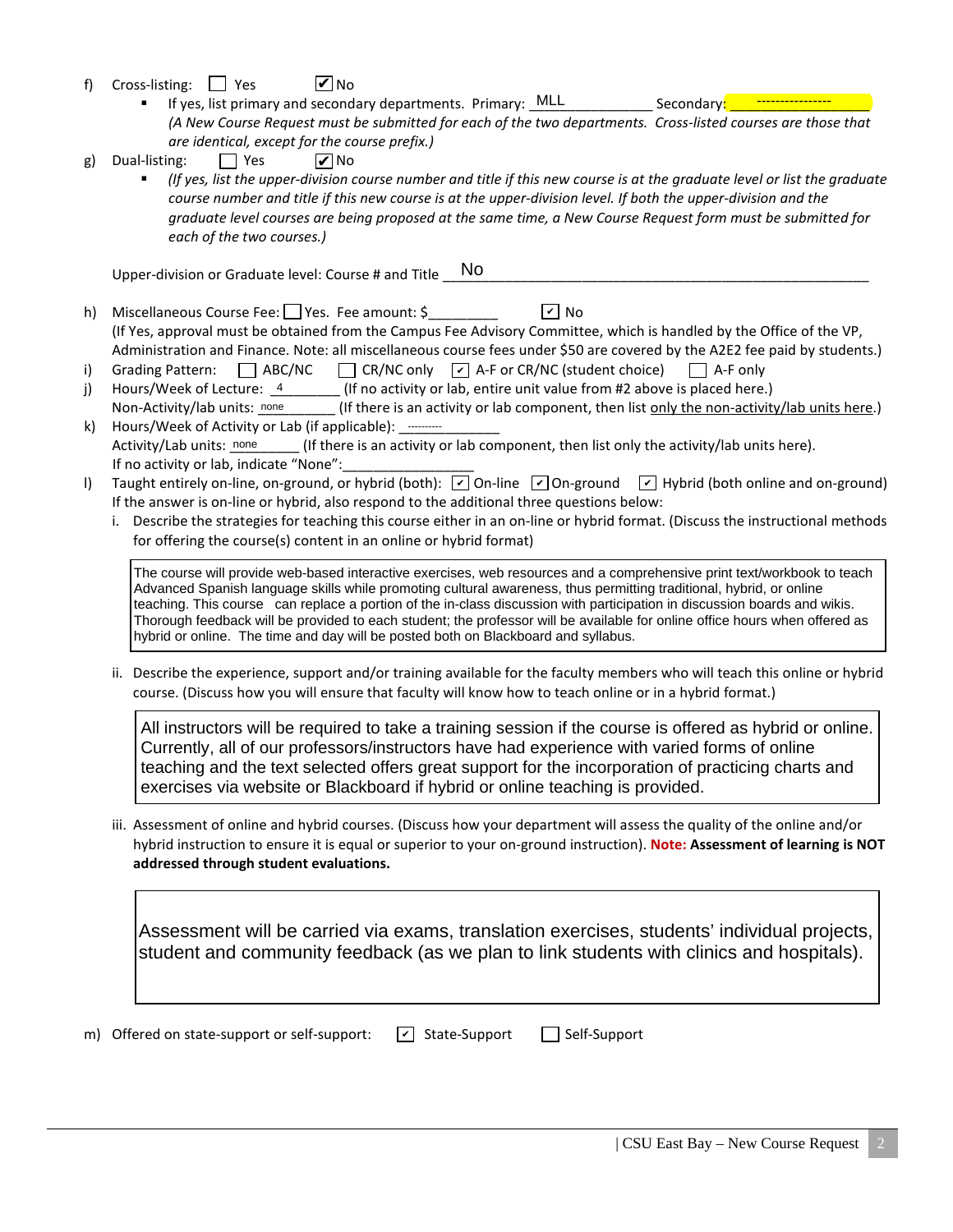## 4. **COURSE INVENTORY DATA**

*(All information needed to complete #4 can be found in Appendix B, Course Classification System and Faculty Workload Formula. Once you decide on the Instructional Format, the remaining information is based on the corresponding Course Classification Number and falls neatly into place. If the course contains an activity or lab component, in addition to a lecture, discussion, or seminar component, be sure to list both components and indicate the appropriate hours/week in "j" and "k" above.)*

|    | <b>CSU Course Classification System</b><br>and Faculty Workload Formula                                                                                                                                                                        | <b>First</b><br>Component | Second<br>Component |
|----|------------------------------------------------------------------------------------------------------------------------------------------------------------------------------------------------------------------------------------------------|---------------------------|---------------------|
| a. | <b>Instructional Format</b>                                                                                                                                                                                                                    |                           |                     |
| b. | <b>Course Classification Number</b>                                                                                                                                                                                                            |                           |                     |
| c. | Class Hours/Week [Instructor Contact Hours]                                                                                                                                                                                                    |                           |                     |
| d. | Student Credit Units [Component units/Units earned]                                                                                                                                                                                            |                           |                     |
| e. | Workload K-factor [based on CS#]                                                                                                                                                                                                               |                           |                     |
| f. | Weighted Teaching Units [component units $X$ K-factor; d $X$ e =                                                                                                                                                                               |                           |                     |
| g. | Normal Limit/Capacity [based on CS#. Note: Courses approved by<br>the GE Subcommittee of CIC to satisfy GE Area C4 or D4 must<br>have an enrollment capacity of 40. This maximum capacity is<br>temporary and will again be reviewed in 2012.] | 30                        |                     |

#### 5. **GENERAL EDUCATION-BREADTH REQUIREMENT(S), U.S. HISTORY-INSTITUTIONS REQUIREMENT, UNIVERSITY WRITING SKILLS REQUIREMENT** to be satisfied.  $\Box$  Yes  $\sqrt{V}$  No

 (If yes, list Area and Subarea, if appropriate for GE and Category for the Code. Refer to the GE Chapter in this manual for an explanation of the procedure for getting this course approved for GE or the Code Requirement. Refer to the University Writing Skills Chapter in this manual for an explanation of the procedure for getting this course approved for the UWSR.)

6. **JUSTIFICATION FOR/PURPOSE OF** the proposed new course: [Why does this course need to be added? Will this course be used in one of your existing majors, options, minors, or certificates? If so, which one and how? Will the major, option, minor, or certificate need to be revised as a result of the addition of this course?]

The Latino population in the Bay Area continues to grow; many health care providers come into regular contact with this growing population and have expressed the strong need for competent personnel/students who can interact with Spanish speaking patients. This course, Advanced Spanish Conversation and practice for the Health Professions is being created due to student and community demand (KAISER, CSUEB and CSU, Concord). The course develops both advanced competency in Spanish for the Health Professions as well as cultural awareness of the Latino community needs via the use of readings, interactive exercises, charts, video and extensive vocabulary presented in the text and resources online for the health professions.

## 7. List of all **Student Learning Outcomes** (SLOs) for this new course.

- Acquire advanced Spanish knowledge oriented toward health care needs and its pertinent vocabulary.
- Develop listening skills and improved pronunciation in Spanish.
- Communicate directly with Patients with limited English knowledge by communicating in Spanish in specific medical/ health practice areas.
- Help bilingual health care workers and professionals become more competent in Spanish and in the cultural nuances and needs that affect communication and treatment in the Latino community.

• Prepare our students for the educational needs of the XXI century-- improving their Spanish skills/work skills-- as we prepare them to become part of the staff that is linguistically and culturally competent in Spanish for the Health Professions.